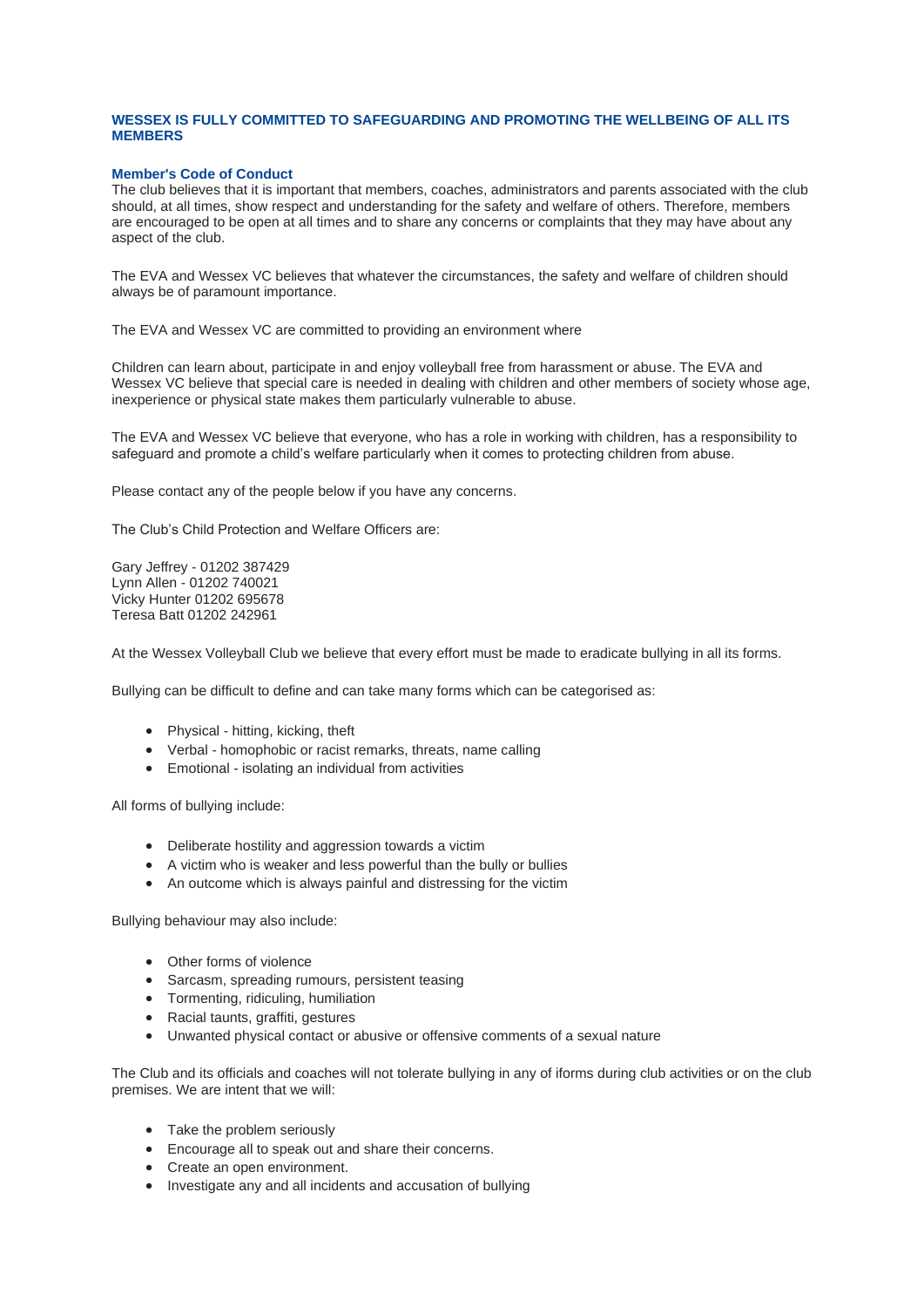- Talk to bullies and their victims separately
- Impose sanctions which may include expulsion against bullies
- Keep a written record of incidents and the action taken.

This club is committed to ensuring that equity is incorporated across all aspects of its development.

In doing so it acknowledges and adopts the following English Volleyball Association's definition of sports equity:

**The English Volleyball Association (EVA) supports the principle of equal opportunities for all participants, member, representatives and employees whilst working for, or on behalf of the EVA. It opposes all forms of unlawful and unfair discrimination on the grounds of age, colour, race nationality, religion, ethnic or national origin, gender, marital status, sexuality, or unrelated criminal convictions, or disability.**

The club respects the rights, dignity and worth of every person and will treat everyone equally within the context of their sport, regardless of age, ability, gender, race, ethnicity,religious belief, sexuality or social/economic status.

The club is committed to everyone having the right to enjoy Volleyball in an environment free from threat of intimidation, harassment and abuse.

All club members have a responsibility to oppose discriminatory behaviour and promote equality of opportunity.

The club will deal with any incidence of discriminatory behaviour seriously, according to club disciplinary procedures.

Photography - Wessex will follow the guidance for the use of photographs which includes ssuing guidelines to photographers and asking for identification. We will try to ensure that any photographs and video footage will only be used for volleyball purposes. If you become aware that these images are being used inappropriately you should inform the club immediately. If you do not wish your child to appear in any team photos or action shots please send a written letter to the Club.

If you would like to talk to someone at the club about this information or your child's involvement with the club, please contact Geoff or Lynn Allen on 01202 740021 or the coach at the session your child attends.

### **Junior Club Rules**

Wessex players are expected to abide by the following junior club rules:

- Players must play within the rules and respect officials and their decisions
- Players must respect opponents
- Players should keep to agreed timings for training and competitions or inform their coach or team manager if they are going to be late or not available
- Players must wear suitable kit for volleyball and must remove or tape jewellery for training and match sessions, as agreed with the coach/team manager
- Players must pay any fees for training or events promptly
- Players are not allowed to smoke on club premises or whilst representing the club at competitions
- Players are not allowed to consume alcohol or drugs of any kind on the club premises or whilst representing the club.
- Players must behave to the highest standards at all times
- Players must follow instructions / rules set by their individual coach / manager

#### **Notes**

If worn, club shirts should be returned clean as soon as possible or at the latest within two weeks (Fines will be incurred.)

All juniors must bring their own water bottle to training and matches.

All notes should be given to parents - not left in pockets or on the SC floor!